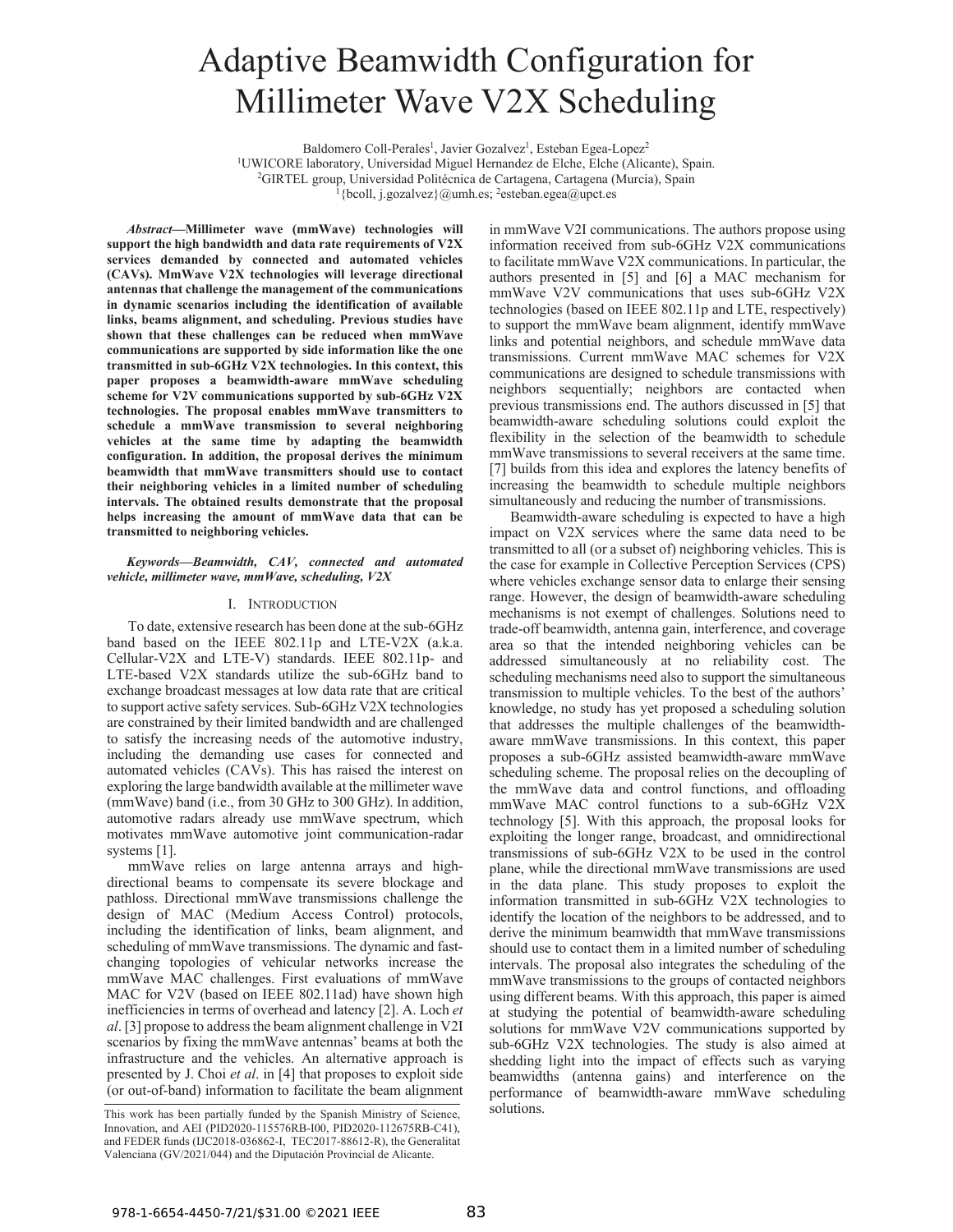## II. BEAMWIDTH-AWARE SCHEDULING FOR MMWAVE V2X

The proposal exploits the information regularly transmitted in broadcast awareness messages (i.e., CAMs – Cooperative Awareness Messages– or BSM –Basic Safety Messages–) of sub-6GHz V2X technologies to identify neighboring vehicles, mmWave links under Line-Of-Sight (LOS) conditions, and directions where the transmitter and receiver should point their beams to perform the beam alignment. mmWave data transmissions are also announced using sub-6GHz V2X broadcast awareness messages. To this aim, mmWave transmitters include in these messages the IDs of the scheduled neighbors, the time instant at which the mmWave data transmission starts, and the duration of the mmWave data transmission. Sub-6GHz V2X broadcast awareness messages are then utilized to announce the scheduling decisions and organize the access to the mmWave channel. The proposed beamwidth-aware scheduling solution allows that mmWave transmitters can schedule transmissions to multiple receivers at the same time. To this aim, a mmWave transmitter can adjust its mmWave antenna's beamwidth. mmWave's antennas are modeled by dividing the horizontal plane into a number of virtual sectors with equal apertures and gain. Beams are then mapped into each of the antenna's sector. Augmenting the beamwidth requires that the number of antenna's sector reduces. This can be achieved by grouping neighboring sectors. For example, a 60-sector antenna would result in beams of 6º width each (i.e., 360º/60). Every two sectors can be grouped to transform the antenna into a 30 sector antenna with beams of 12º width each. Narrower beams allow to concentrate more the antenna's RF energy which produces higher antenna gains. On the other hand, wider beamwidths cover wider areas, and it is then key to increase the number of vehicles that can be reached at the same time. Considering this trade-off, the proposed beamwidth-aware scheduling solution first seeks identifying the thinner beamwidth that a mmWave transmitter should use in order to address its neighboring vehicles in a limited number of scheduling intervals. Then, the proposal schedules the transmission to the different groups of neighbors that are addressed using the different beams at each point in time.

The operation of the proposed beamwidth-aware scheduling scheme is summarized in the pseudo-code shown in Fig. 1. This pseudo-code considers that a mmWave transmitter needs to contact *N* neighboring vehicles in a scheduling period of *I* s. The scheduling period is divided into *k* consecutive scheduling intervals of equal duration  $I_i = T_s$  s,  $i=1...k$  (lines 1-2 of Fig. 1). During a period *I*, the mmWave transmitter might have been addressed to receive data from other mmWave transmitters. Then, it has to identify the subset of scheduling intervals where it has not any scheduled transmission  $(I_{tx})$  and that it can utilize to schedule transmissions to its neighboring vehicles. The number of scheduling intervals in  $I_{tx}$  is represented by the variable  $F$  (line **3** of Fig. 1). In **line 4** of Fig. 1, *S* represents the set of available beamwidths that the mmWave transmitter can utilize to contact its neighboring vehicles. This study considers that the mmWave transmitter uses the same beamwidth in the available scheduling intervals  $I_{tx}$  to contact the neighboring vehicles. *S* is organized in ascending order (i.e.,  $s_i < s_j$ , if  $j > i$ , *i*=1 …, *n*). Then, following this ascending order over *S*, the mmWave transmitter seeks identifying the minimum beamwidth *s\** to be used to schedule the transmissions. For the considered *si*, the mmWave transmitter first checks the number of beams *B* that it would need to utilize in order to contact the *N* neighboring vehicles (**line 6** of Fig. 1). The

## **Algorithm: beamwidth-aware scheduling**

- *I.*  $N \rightarrow \text{mmWave neighboring vehicles}$
- 2.  $I = \{I_1, \ldots, I_k\} \rightarrow$  Set of consecutive scheduling intervals of dur.  $T_s$  s
- 3.  $[I_{tx}, F] = CheckSchedTx() \rightarrow subset I_{tx}$  of size *F*
- 4.  $S = \{s_1, ..., s_i, ..., s_n\} \rightarrow \text{Set of available beamwidths}$
- *5.* **For** *S*
- 6. *B*= *beams*( $) \rightarrow$  Beams needed to contact the *N* neighbors
- *7.* **if** *B* > *F* **then**
- *8.* Increase beamwidth (i.e.,  $s_i \rightarrow s_{i+1}$ )
- *9. Continue*
- *10.* **End if**
- *11. s\**  $s^* = s_i \rightarrow$  Minimum beamwidth identified
- 12.  $[T_{xx}]$ =scheduleTx()  $\rightarrow$  transmissions scheduled in  $I_{tx}$ <br>13 *Break*
- *13. Break 14.* **end**

Fig. 1. Pseudocode of the proposed beam-aware scheduling scheme.

mmWave transmitter exploits for this purpose the location information transmitted by the neighboring vehicles in the sub-6GHz broadcast awareness messages. Note that neighboring vehicles that can be addressed using the same beam are contacted in the same scheduling interval. Then, the mmWave transmitter identifies whether it could schedule a transmission to the *N* neighboring vehicles if the number of available scheduling intervals *F* is equal or higher than the number of beams *B* utilized to contact them (**line 7** of Fig. 1). If this is not the case, the mmWave transmitter realizes that it needs to use a wider beamwidth (**line 8** of Fig. 1). Finally, when the mmWave transmitter identifies the beamwidth *s\** (**line 11** of Fig. 1), it selects the scheduling intervals where to perform the mmWave transmissions for each group of neighbors addressed in the same beam (**line 12** of Fig. 1). The mmWave transmitter could follow different strategies to select the scheduling intervals where to address each group of neighboring vehicles. For example, it could prioritize the transmissions to some neighbors based on the (predicted) channel state. The study of these strategies is out of the scope of this paper. This paper considers instead a general approach by which the *B* mmWave transmissions are scheduled in the *F* available scheduling intervals following a clockwise order.

#### III. EVALUATION SCENARIO

The performance of the proposed beamwidth-aware scheduling scheme is evaluated through simulations using ns-3.26 and leveraging the mmWave implementation available in [8]. The evaluation considers a highway scenario with 4 lanes and a vehicular density of {75, 150} veh./km. In the scenario, a ratio of {10, 50}% of the vehicles are randomly chosen as mmWave transmitters. We consider that these vehicles want to communicate with all their neighboring vehicles located under LOS conditions and at a distance shorter than 50m. We will refer to them as neighboring vehicles. Without loss of generality, this study considers that IEEE 802.11p (at 6Mbps and 15dBm transmit power) is used as the sub-6GHz V2X technology. All vehicles in the scenario generate sub-6GHz V2X broadcast awareness messages every 100ms. The mmWave scheduling period is then set to *I=*100ms. This study considers that the scheduling period is divided into 5 mmWave scheduling intervals of *Ts*=20ms each. MmWave transmitters schedule new mmWave transmissions to their neighboring vehicles every scheduling period. Following the traffic pattern of [5] for 'collective perception of environment', a mmWave transmitter sends 250 packets of 1600bytes each to the scheduled neighboring vehicle(s) during each scheduling interval. To this aim, the mmWave transmitters use an IEEE 802.11ad-based physical layer at a data rate of 693Mbps and transmission power of 10dBm. The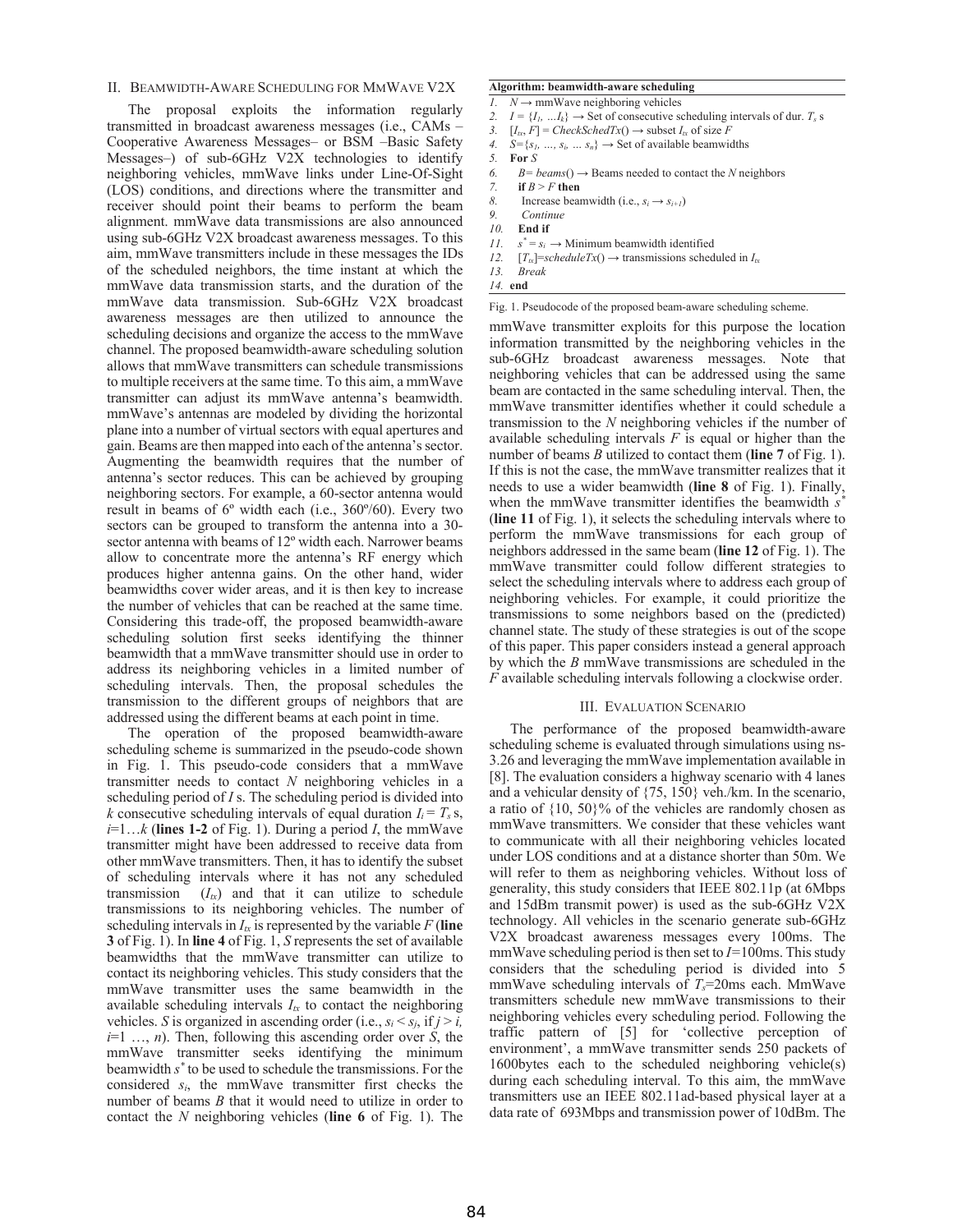mmWave antenna is initially configured with 60 sectors which can be grouped to form antennas with 30, 20, 15, 12, 10, 6, 5, 4, 3, 2 and 1 sectors. This corresponds to beamwidths of 6º, 12º, 18º, 24º, 30º, 36º, 60º, 72º, 90º, 120º, 180º and 360º, respectively. mmWave receivers use always 6º beamwidth.

### IV. RESULTS

The performance of the proposed beamwidth-aware scheduling scheme is here compared against a baseline scheme in which the mmWave transmitters cannot schedule multiple neighbors in the same scheduling interval, and they use a fixed 6º beamwidth for their transmissions. Like this paper's proposal, the mmWave transmitters that implement the baseline scheme do not use the scheduling intervals where they have been addressed to receive data from other mmWave transmitters (**line 3** of Fig. 1).

Fig. 2 represents the ratio of neighboring vehicles that mmWave transmitters contact in the scheduling periods. The obtained results are represented using a box plot where the red line within the box indicates the median, the edges of the box are the 25th and 75th percentiles, and the whiskers extend to the 5th and 95th percentiles. Results are reported for the evaluated scenarios with  $\{75, 150\}$  veh./km and  $\{10, 50\}$ % of mmWave transmitters; indicated in the figures as (75, 10), (75. 50), etc. In the scenario with a vehicular density of 75 veh./km mmWave transmitters have on average 4.9 neighboring vehicles. For the case of the baseline scheme, the mmWave transmitters could then utilize the 5 configured scheduling intervals to contact their neighbors. However, the results reported in Fig. 2 show that this was not actually the case in 95% of the scheduling periods for the scenario with 10% mmWave transmitters (i.e., (75, 10)). Actually, the mmWave transmitters contacted less than 96%, 56% and 37% of their neighbors in 75%, 25% and 5% of the scheduling periods, respectively; the median value of the ratio of contacted neighbors is 80% in this scenario. This is the case because mmWave transmitters with more than 5 neighbors have not enough scheduling intervals to address them. Some mmWave transmitters may have also less than 5 scheduling intervals available when they are addressed to receive data from other mmWave transmitters (see **line 3** of Fig. 1). Fig. 2 also shows that the ratio of contacted neighbors decreases for the baseline scheme with the increasing vehicular density and ratio of mmWave transmitters. When the vehicular density is 150 veh./km, mmWave transmitters have on average 7.9 neighbors. mmWave transmitters implementing the baseline scheme would require on average 8 scheduling intervals to contact their neighbors. In addition, the increasing ratio of mmWave transmitters results in that it is more likely that mmWave transmitters have other mmWave transmitters as neighbors. This reduces the number of available scheduling intervals that a mmWave transmitter can use to contact its neighbors. Then, in the scenario (150, 50) the mmWave transmitters implementing the baseline scheme contact less than 81% and 31% of their neighbors in 95% and 5% of the scheduling periods, respectively; the median value of the ratio of contacted mmWave neighbors is 40% in this scenario.

Fig. 2 also reports the results obtained for the proposed beamwidth-aware scheduling scheme. In this case, the obtained results show that mmWave transmitters implementing the proposal could schedule mmWave data transmissions to all their neighbors for all the considered scenarios. The proposed scheme benefits of its capability of adapting the mmWave antenna's beamwidth to cover different group of neighbors in the available scheduling intervals. Fig.



Fig. 2. Box plot of the ratio of contacted mmWave neighbors in each scheduling interval.

3 shows the cumulative distribution function (CDF) of the mmWave antennas' beamwidth that mmWave transmitters used in order to contact all neighboring vehicles. For the scenario (75, 10), the mmWave transmitters used for more than 30% of the scheduled transmissions the initial configuration with a beamwidth of 6º. This means that the mmWave transmitters had to adapt the beamwidth for around 70% of the scheduled mmWave transmissions. For example, more than 20% of the scheduled transmissions utilized beamwidths above 60º. Doing this adaptation in the beamwidth for this scenario, mmWave transmitters contacted on average 1.7 neighboring vehicles in each of the available scheduling intervals.

Fig. 3 also reports the obtained results for the scenarios with an increased vehicular density and ratio of mmWave transmitters. As it was shown for the baseline scheme in Fig. 2, these scenarios challenge the mmWave transmitters to schedule transmissions to all their neighboring vehicles. This is the case because mmWave transmitters have a higher number of neighboring vehicles and fewer mmWave scheduling intervals that they can use to schedule their transmissions. Despite these challenges, mmWave transmitters implementing the proposed beamwidth-aware scheduling scheme are able to schedule transmissions to all their neighboring vehicles (Fig. 2). As it is shown in Fig. 3, this is possible thanks to the adaptive beamwidth performed by the mmWave transmitters. For example, in the scenario (150, 10), the mmWave transmitters only used the initial beamwidth of 6º in 7.8% of the scheduled transmissions. In this scenario, more than 40% of the scheduled transmissions utilized beamwidths above 60º. These beamwidth adjustments resulted in that the mmWave transmitters addressed on average 2.3 neighboring vehicles in each of the available scheduling intervals in this scenario. When the ratio of mmWave transmitters also increases, i.e., scenario (150, 50), the available scheduling intervals decrease. This require that the mmWave transmitters increase the beamwidth they use in the available mmWave scheduling intervals to contact all neighboring vehicles. This can be appreciated in Fig. 3 for the scenario (150, 50) where the obtained results show that the mmWave transmitters only used the initial beamwidth of 6º in 2.5% of the scheduled transmissions, and more than 80% of the scheduled transmissions utilized beamwidths above 60º. It is also important to note that for this scenario the mmWave transmitters utilized a beamwidth of 360º or omnidirectional transmission in  $\sim$ 30% of the scheduled transmissions. The beamwidth adjustments for the scenario (150, 50) resulted in that the mmWave transmitters contacted on average 4.5 neighboring vehicles in the available scheduling intervals.

Finally, Fig. 4 shows the measured packet delivery ratio (PDR) using a box plot representation that indicates its mean value and the  $5<sup>th</sup>$ ,  $25<sup>th</sup>$ ,  $75<sup>th</sup>$  and  $95<sup>th</sup>$  percentiles. It is important